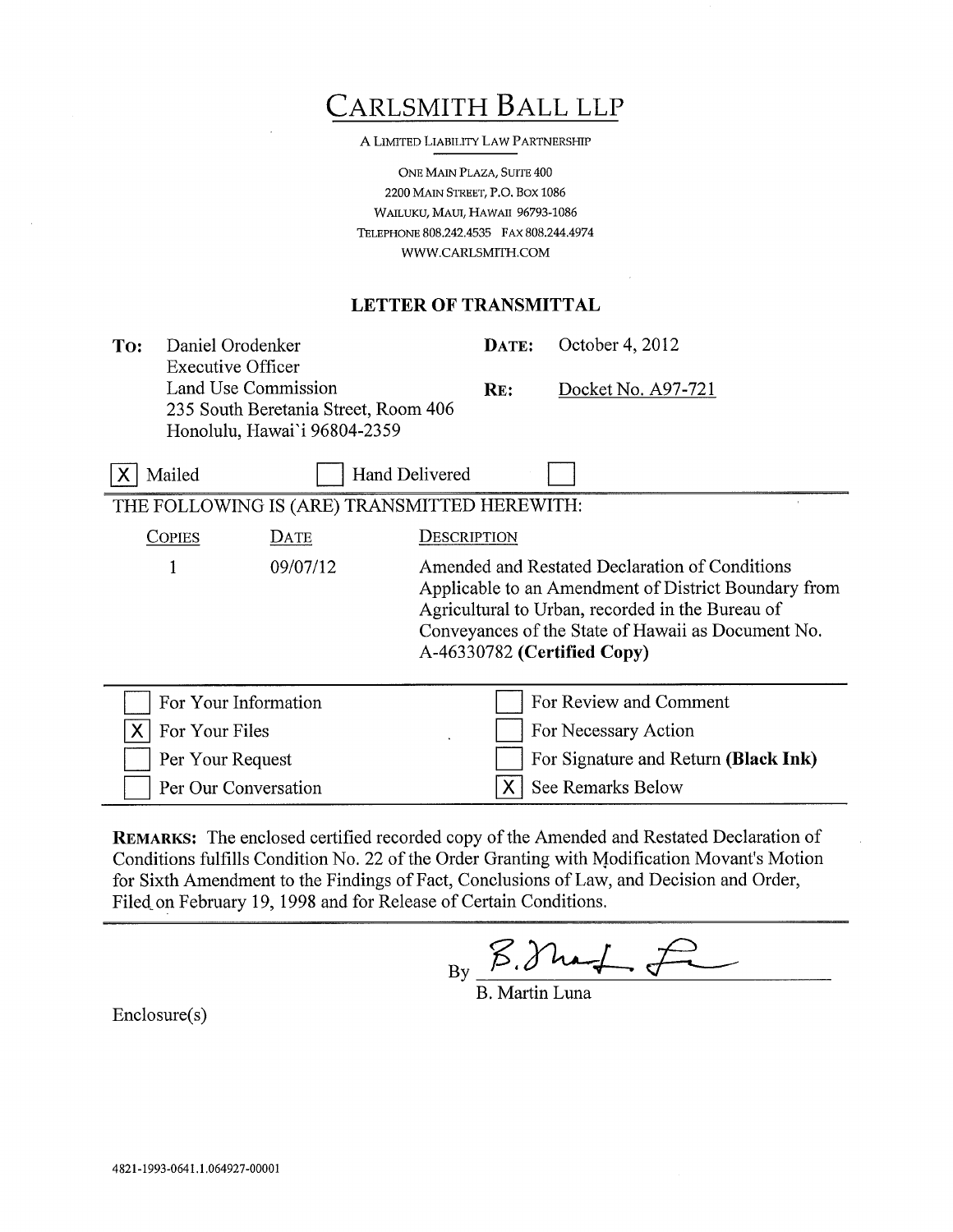|                                                               |                                                    | macch                                              |                                                 |  |  |  |
|---------------------------------------------------------------|----------------------------------------------------|----------------------------------------------------|-------------------------------------------------|--|--|--|
|                                                               |                                                    |                                                    | <b>STATE OF HAWAII</b>                          |  |  |  |
|                                                               |                                                    |                                                    | <b>BUREAU OF CONVEYANCES</b><br><b>RECORDED</b> |  |  |  |
|                                                               |                                                    |                                                    | September 7, 2012 1:00 PM                       |  |  |  |
| I hereby certify that this is                                 |                                                    |                                                    | Doc No(s) A-46330782                            |  |  |  |
| a true copy from the records                                  |                                                    |                                                    |                                                 |  |  |  |
| of the Bureau of Conveyances.                                 |                                                    |                                                    |                                                 |  |  |  |
| Vick Culp                                                     |                                                    |                                                    | (s) NICKI ANN THOMPSON                          |  |  |  |
| Registrar of Conveyances                                      |                                                    |                                                    | <b>REGISTRAR</b>                                |  |  |  |
| Assistant Registrar, Land Court                               |                                                    |                                                    | KHD                                             |  |  |  |
| State of Hawaii                                               |                                                    | B-32122495                                         |                                                 |  |  |  |
|                                                               |                                                    |                                                    |                                                 |  |  |  |
|                                                               |                                                    |                                                    |                                                 |  |  |  |
|                                                               | <b>LAND COURT</b>                                  |                                                    | REGULAR SYSTEM                                  |  |  |  |
| Return By Mail $\overline{X}$ Pick-Up                         | To:                                                |                                                    |                                                 |  |  |  |
|                                                               |                                                    |                                                    |                                                 |  |  |  |
|                                                               | CARLSMITH BALL LLP                                 |                                                    |                                                 |  |  |  |
|                                                               | One Main Plaza, Suite 400                          |                                                    |                                                 |  |  |  |
| 2200 Main Street                                              |                                                    |                                                    |                                                 |  |  |  |
|                                                               | Wailuku, Maui, Hawaii 96793                        |                                                    |                                                 |  |  |  |
|                                                               | Attention: B. Martin Luna                          |                                                    |                                                 |  |  |  |
|                                                               | Telephone: (808) 242-4535                          |                                                    |                                                 |  |  |  |
| <b>TITLE OF DOCUMENT:</b>                                     |                                                    |                                                    |                                                 |  |  |  |
|                                                               | AMENDED AND RESTATED DECLARATION OF CONDITIONS     |                                                    |                                                 |  |  |  |
| APPLICABLE TO AN AMENDMENT OF                                 |                                                    |                                                    |                                                 |  |  |  |
|                                                               | DISTRICT BOUNDARY FROM AGRICULTURAL TO URBAN       |                                                    |                                                 |  |  |  |
| PARTIES TO DOCUMENT:                                          |                                                    |                                                    |                                                 |  |  |  |
| DECLARANT:                                                    | ATC MAKENA N GOLF LLC                              |                                                    |                                                 |  |  |  |
|                                                               |                                                    | ATC MAKENA S GOLF LLC                              |                                                 |  |  |  |
|                                                               |                                                    | ATC MAKENA LAND SF1 LLC<br>ATC MAKENA LAND MFI LLC |                                                 |  |  |  |
|                                                               |                                                    |                                                    |                                                 |  |  |  |
|                                                               | ATC MAKENA LAND MF2 LLC<br>ATC MAKENA LAND MF3 LLC |                                                    |                                                 |  |  |  |
|                                                               | ATC MAKENA LAND C1 LLC                             |                                                    |                                                 |  |  |  |
|                                                               | ATC MAKENA UI LLC<br>ATC MAKENA LAND B1 LLC        |                                                    |                                                 |  |  |  |
|                                                               | ATC MAKENA LAND MF4 LLC                            |                                                    |                                                 |  |  |  |
| ATC MAKENA LAND SF2 LLC                                       |                                                    |                                                    |                                                 |  |  |  |
| ATC MAKENA LAND AHI LLC<br>Two Manhattanville Road, Suite 203 |                                                    |                                                    |                                                 |  |  |  |
|                                                               | Purchase, New York 10577                           |                                                    |                                                 |  |  |  |
|                                                               |                                                    |                                                    |                                                 |  |  |  |
| TAX MAP KEY(S):                                               | (2) 2-1-005:083, 084, 085 and 108 (por.);          |                                                    | (This document consists of 10 pages.)           |  |  |  |
|                                                               | 2-1-007:004; and 2-1-008:090 (por.)                |                                                    |                                                 |  |  |  |
|                                                               |                                                    |                                                    |                                                 |  |  |  |
| 4836-2526-7472.1                                              |                                                    |                                                    |                                                 |  |  |  |

 $\mathcal{A}^{\mathcal{A}}_{\mathcal{A}}$ 

en fan de BUD fan De Franklingen.<br>Steatsmall BUD fan De Franklingen fan De Franklingen.

 $\label{eq:2.1} \begin{split} \mathcal{L}_{\text{max}}(\mathbf{r}) & = \mathcal{L}_{\text{max}}(\mathbf{r}) \mathcal{L}_{\text{max}}(\mathbf{r}) \mathcal{L}_{\text{max}}(\mathbf{r}) \mathcal{L}_{\text{max}}(\mathbf{r}) \mathcal{L}_{\text{max}}(\mathbf{r}) \mathcal{L}_{\text{max}}(\mathbf{r}) \mathcal{L}_{\text{max}}(\mathbf{r}) \mathcal{L}_{\text{max}}(\mathbf{r}) \mathcal{L}_{\text{max}}(\mathbf{r}) \mathcal{L}_{\text{max}}(\mathbf{r}) \mathcal{L}_{\text{max}}(\mathbf{r})$ 

 $\sim$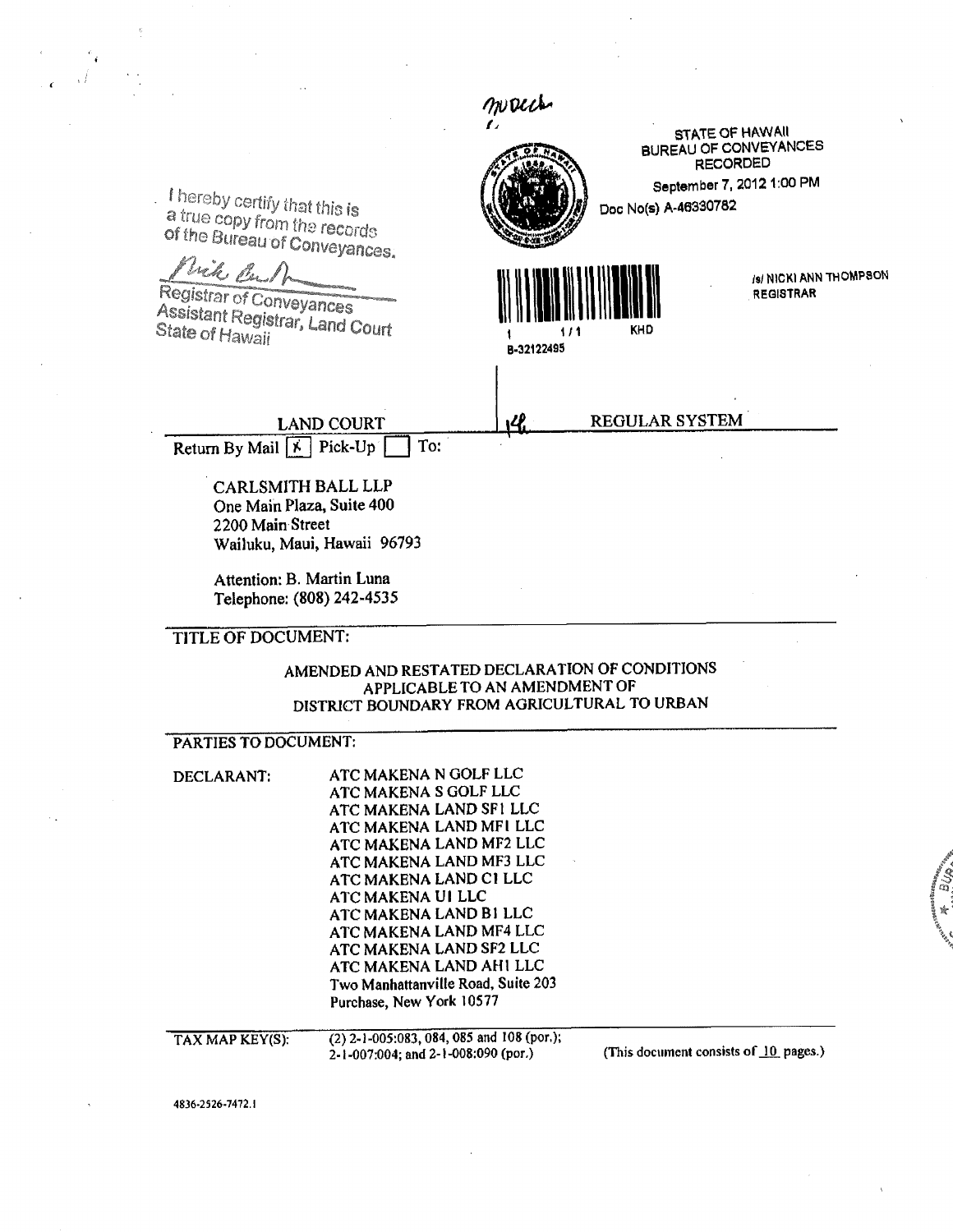## AMENDED AND RESTATED DECLARATION OF CONDITIONS APPLICABLE TO AN AMENDMENT OF DISTRICT BOUNDARY FROM AGRICULTURAL TO URBAN

THIS AMENDED AND RESTATED DECLARATION OF CONDITIONS APPLICABLE TO AN AMENDMENT OF DISTRICT BOUNDARY FROM AGRICULTURAL TO URBAN (hereinafter called the "Declaration") is made this  $\frac{\gamma_{\text{max}}}{\gamma_{\text{max}}}$ day of SECTEMBER, 2012, by ATC MAKENA N GOLF LLC, ATC MAKENA S GOLF LLC, ATC MAKENA LAND SF1 LLC, ATC MAKENA LAND MFi LLC, ATC MAKENA LAND MF2 LLC, ATC MAKENA LAND MF3 LLC, ATC MAKENA LAND CI LLC, ATC MAKENA UI LLC, ATC MAKENA LAND BI LLC, ATC MAKENA LAND MF4 LLC, ATC MAKENA LAND SF2 LLC, and ATC MAKENA LAND AHI LLC, all Delaware limited liability companies, all whose mailing address is Two Manhattanville Road, Suite 203, Purchase, New York 10577, as Petitioner in State of Hawaii Land Use Commission Docket No. A97-721 (hereinafter called the "Declarant" or "Petitioner").

### WITNESSETH:

WHEREAS, the State of Hawaii Land Use Commission (hereinafter called the "Commission"), by Findings of Fact, Conclusions of Law, and Decision and Order filed on February 19, 1998 (hereinafter "Decision and Order"), in the aforementioned Docket A97-721, amended the State Land Use district boundaries and reclassified approximately 145.943 acres of those certain parcels of real property situate at Makena, District of Makawao, Island and County of Maui, State of Hawaii, as shown on the Map attached hereto as Exhibit "A" and by reference made a part hereof ("LUC Reclassified Property"), and identified as Tax Map Key Nos. (2) 2-1-005:083, 084, 085, portion of 108, (2) 2-1-007:004;

.ÿ€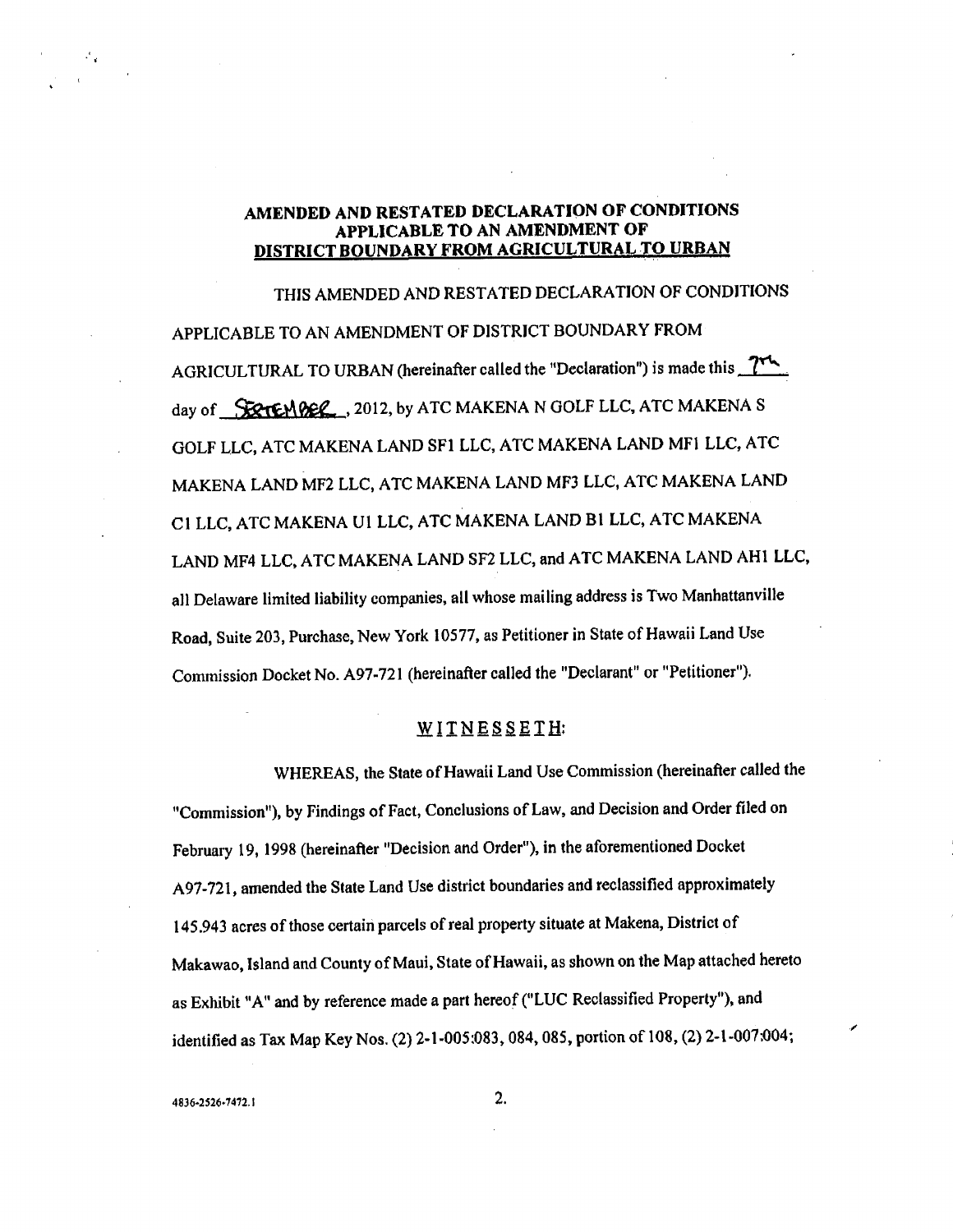and (2) 2-1-O08:portion of 090, from the State Land Use Agricultural District to the State Land Use Urban District, subject to certain Conditions enumerated therein; and

WHEREAS, Declarant is the current owner of portions of the LUC Reclassified Property, specifically identified as Tax Map Key No. (2) 2-1-005:108 and TMK (2) 2-1-008:090, comprised of approximately 489.432 acres and 350.940 acres, respectively; and

f

Í

WHEREAS, Declarant's successor in interest recorded that certain Declaration Of Conditions Applicable to an Amendment of District Boundary from Agricultural to Urban dated April 17, 1998, in the Bureau of Conveyances of the State of Hawaii as Document No. 98-054982, as amended by First Amendment of Declaration of Conditions dated July 12, 2000, recorded as Document No. 2000-107512 (the "Original Declaration, as amended"); and

WHEREAS, the Commission, by Order Granting with Modification Movant's Motion for Sixth Amendment to the Findings of Fact, Conclusions of Law, and Decision and Order, Filed on February 19, 1998 and for Release of Certain Conditions, Filed on August 27, 2012 (the "August 27, 2012 Order"), in the aforementioned Docket A97-721, (a) approved the amendment to Condition Number 12 of this Commission's Order Granting Receiver's Motion For Fifth Amendment To The Findings Of Fact, Conclusions Of Law, And Decision And Order, Filed On February 19, 1998, dated May 10, 2010, (b) amended Condition Number 22 of the Decision and Order, and (e) released Condition Numbers 4, 15 and 21 enumerated in the Decision and Order; and

WHEREAS, this Declaration is intended to and shall replace and supersede the Original Declaration, as amended, in its entirety;

NOW, THEREFORE, Declarant hereby declares that the LUC Reclassified Property of 145.943 acres, shown on the Map attached as Exhibit "A", shall be subject to the

t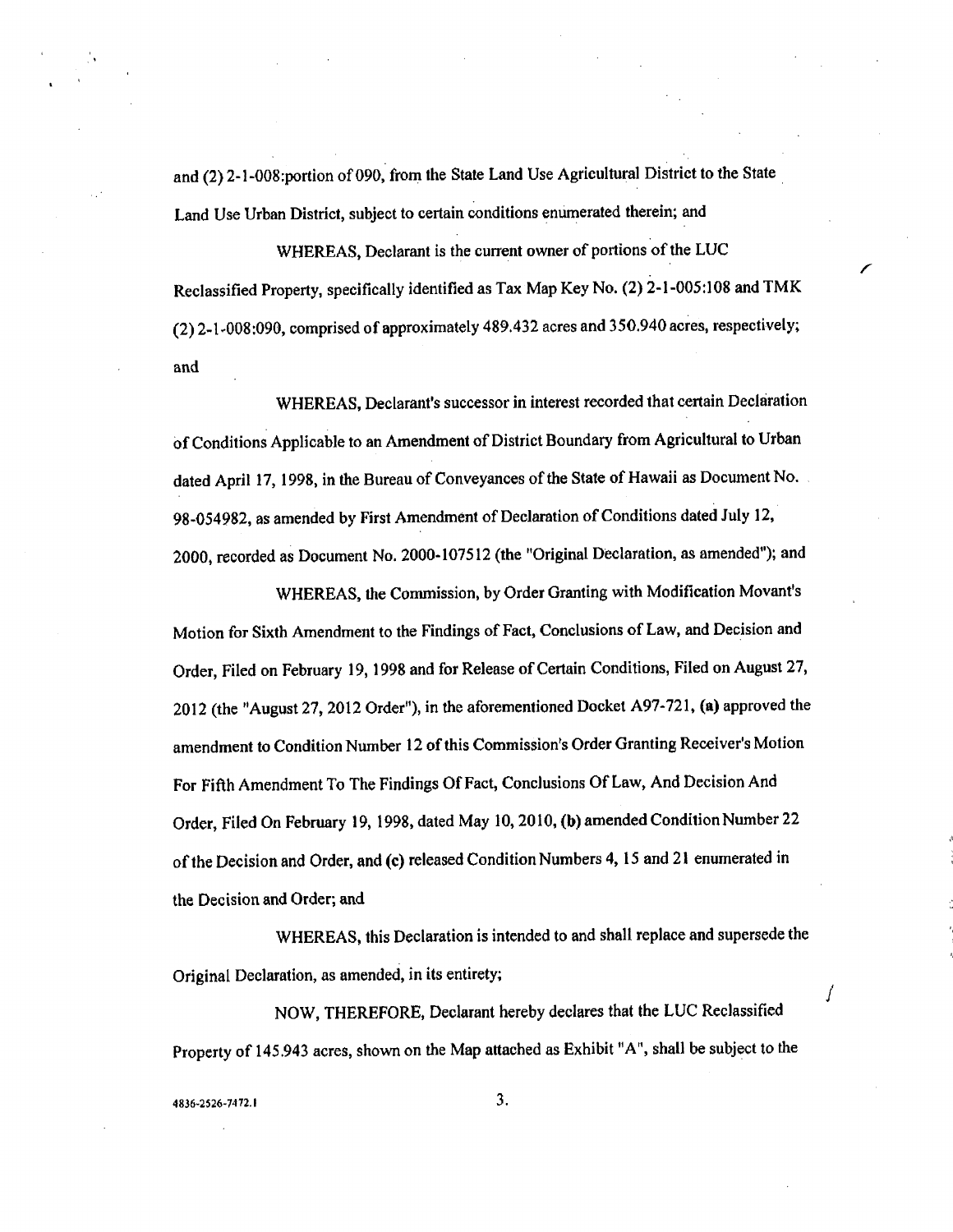following conditions imposed by the Commission in Docket No. A97-721, which have been renumbered sequentially after the release of Conditions Number 4, 15 and 21:

1. Petitioner shall provide affordable housing opportunities for low, lowmoderate, and gap group income residents of the State of Hawai'i in accordance with applicable laws, rules, and regulations of the County of Maul. The location and distribution of the affordable housing or other provisions for affordable housing shall be under such terms as may be mutually agreeable between Petitioner and the County of Maul.

2. Petitioner shall coordinate with the County of Maui Board of Water Supply to incorporate the proposed project into the County Water Use and Development Plan for the area. Prior to the granting of the first discretionary permit for the single-family and multi-family residential development described in paragraph 20 of the Decision and Order or the hotel described in paragraph 21 of the Decision and Order and by or before one year from the issuance date of this Decision and Order, Petitioner shall furnish the Commission with a letter from the County of Maui Board of Water Supply confirming that (a) the potable water allocation that will be credited to Petitioner will be available to and sufficient for the proposed project as it is described in the Petition, (b) the availability of potable water will not be an obstacle or impediment to the development of the proposed project as described in the Petition and (c) the proposed project as it is described in the Petition has been incorporated into the County Water Use and Development Plan for the area and that this plan will prevent the continued overpumping of the sustainable yield of the 'Iao aquifer.

3. Petitioner shall participate in the funding and construction of adequate water source, storage, and transmission facilities and improvements to accommodate the proposed project in accordance with the applicable laws, rules and regulations of the County of Maul, and consistent with the County of Mani water use and development plan.

 $4836 - 2526 - 7472.1$  4,

 $\mathcal{E}_{\mathbf{x}}$  .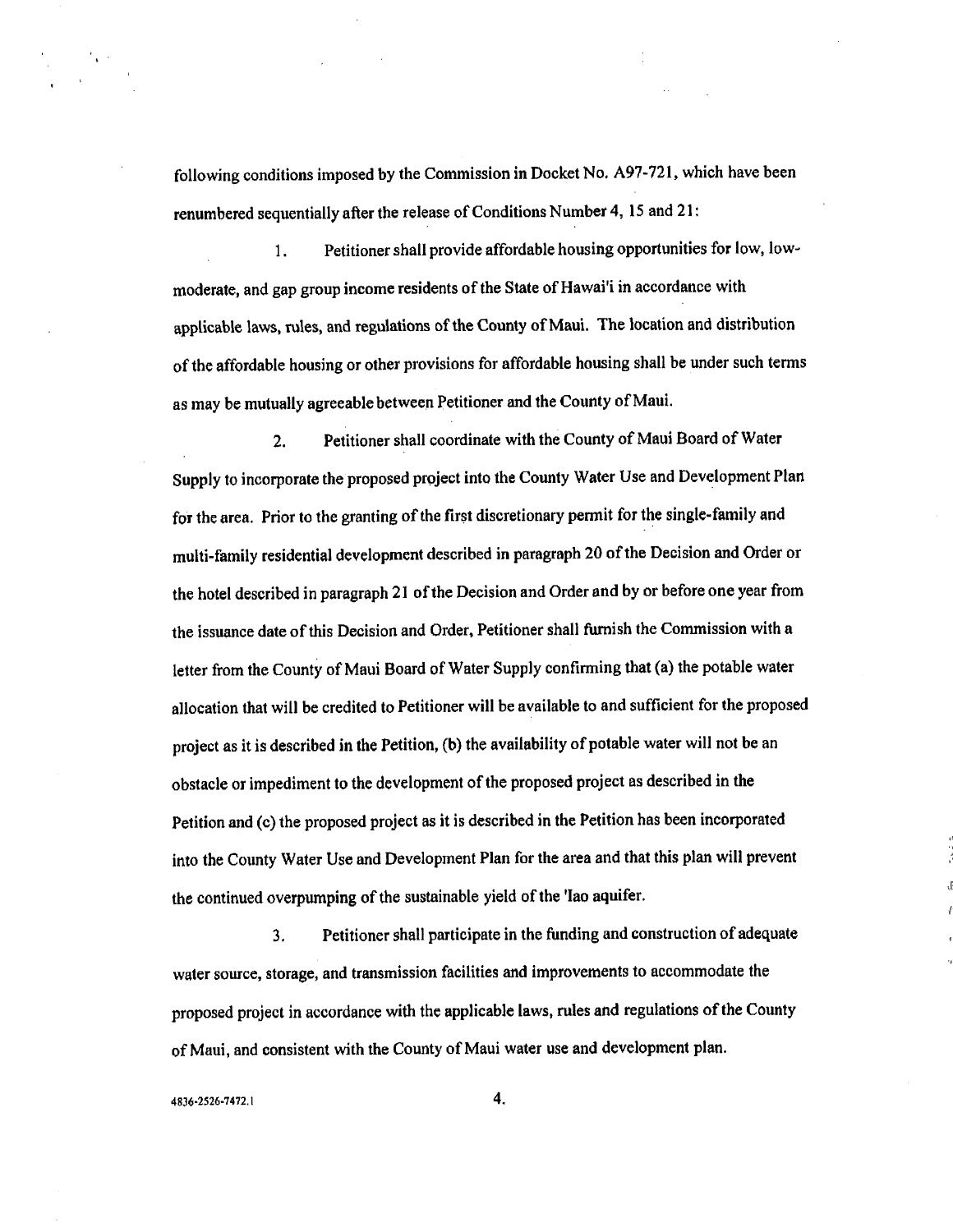4. Petitioner Shall contribute to the development, funding, and/or construction of school facilities, on a pro rata basis for the residential developments in the proposed project, as determined by and to the satisfaction of the State Department of Education ("DOE"). Terms of the contribution shall be agreed upon by Petitioner and DOE prior to Petitioner acquiring county rezoning or prior to Petitioner applying for building permits if county rezoning is not required.

'5. Petitioner shall participate in the pro rata funding and construction of adequate civil defense measures as determined by the State of Hawai'i and County of Maui civil defense agencies.

6. Should any human burials or any historic sites such as artifacts, charcoal deposits, stone platforms, pavings, or walls be found, Petitioner shall stop work in the immediate vicinity and contact SHPD, The significance of these finds shall then be determined and approved by SHPD, and an acceptable mitigation plan shall be approved by SHPD. SHPD must verify that the fieldwork portion of the mitigation plan has been successfully executed prior to work proceeding in the immediate vicinity of the find. Burials must be treated under specific provisions of Chapter 6E, Hawai'i Revised Statutes.

7. Petitioner shall follow the State DLNR recommendations for Petition Areas 1, 2 and 3, for archaeological data recovery and preservation. An archaeological data recovery plan (scope of work) must be approved by SHPD. That plan then must be successfully executed (to be verified in writing by the SHPD), prior to any grading, clearing, grubbing or other land alteration in these areas. In Petition Area 1, three significant historic sites (1969, 2563, 2569) are committed to preservation. A preservation plan must be approved by SHPD. This plan, or minimally its interim protection plan phase, must be

#### $4836-2526-7472.$  I 5,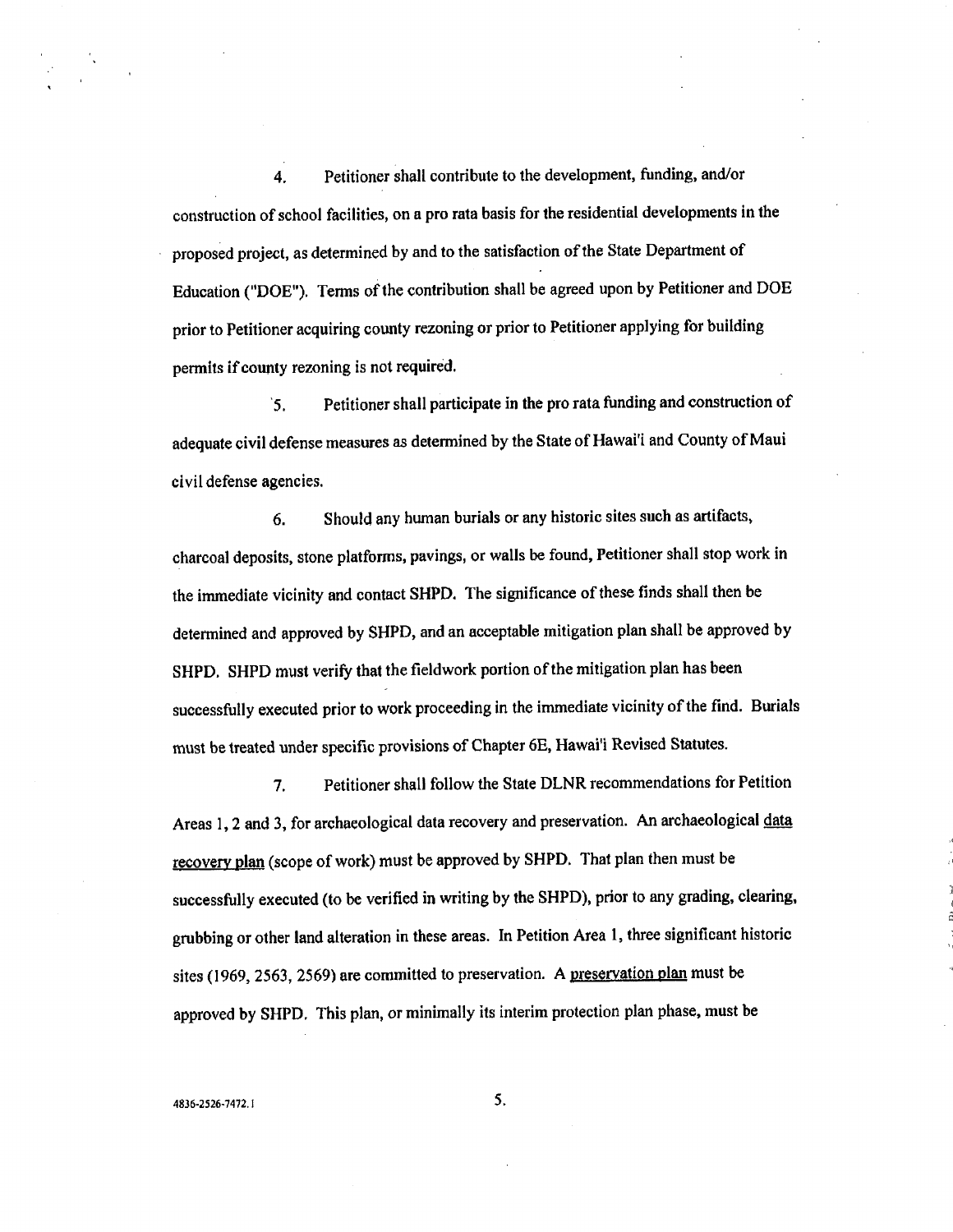successfully executed (to be verified in writing by the SHPD), prior to any grading, clearing, grubbing or other land alteration in these areas.

8. Petitioner shall implement efficient soil erosion and dust control measures during and after the development process to the satisfaction of the State Department of Health and County of Maul.

9. Petitioner shall initiate and fund a nearshore water quality monitoring program. The monitoring program shall be approved by the State Department of Health in consultation with the U.S. Fish and Wildlife Service, the National Marine Fisheries Services, and the State Division of Aquatic Resources, DLNR. Petitioner shall coordinate this consultation process with the concurrence of the State Department of Health. Mitigation measures shall be implemented by Petitioner if the results of the monitoring program warrant them. Mitigation measures shall be approved by the State Department of Health in consultation with the above mentioned agencies.

10. Petitioner shall submit a Traffic Impact Analysis Report (TIAR) for review and approval by the State Department of Transportation and the County of Maul.

11. Petitioner shall participate in the pro rata funding and construction of local and regional transportation improvemems and programs, including dedication of rights of way as determined by the State Department of Transportation ("DOT") and the County of Maul. Agreement between Petitioner and DOT as to the level of funding and participation shall be obtained within fourteen (14) years from June 1, 2000.

12. Petitioner shall fund the design and construction of drainage improvements required as a result of the development of the Property to the satisfaction of the appropriate State of Hawai'i and County of Maul agencies.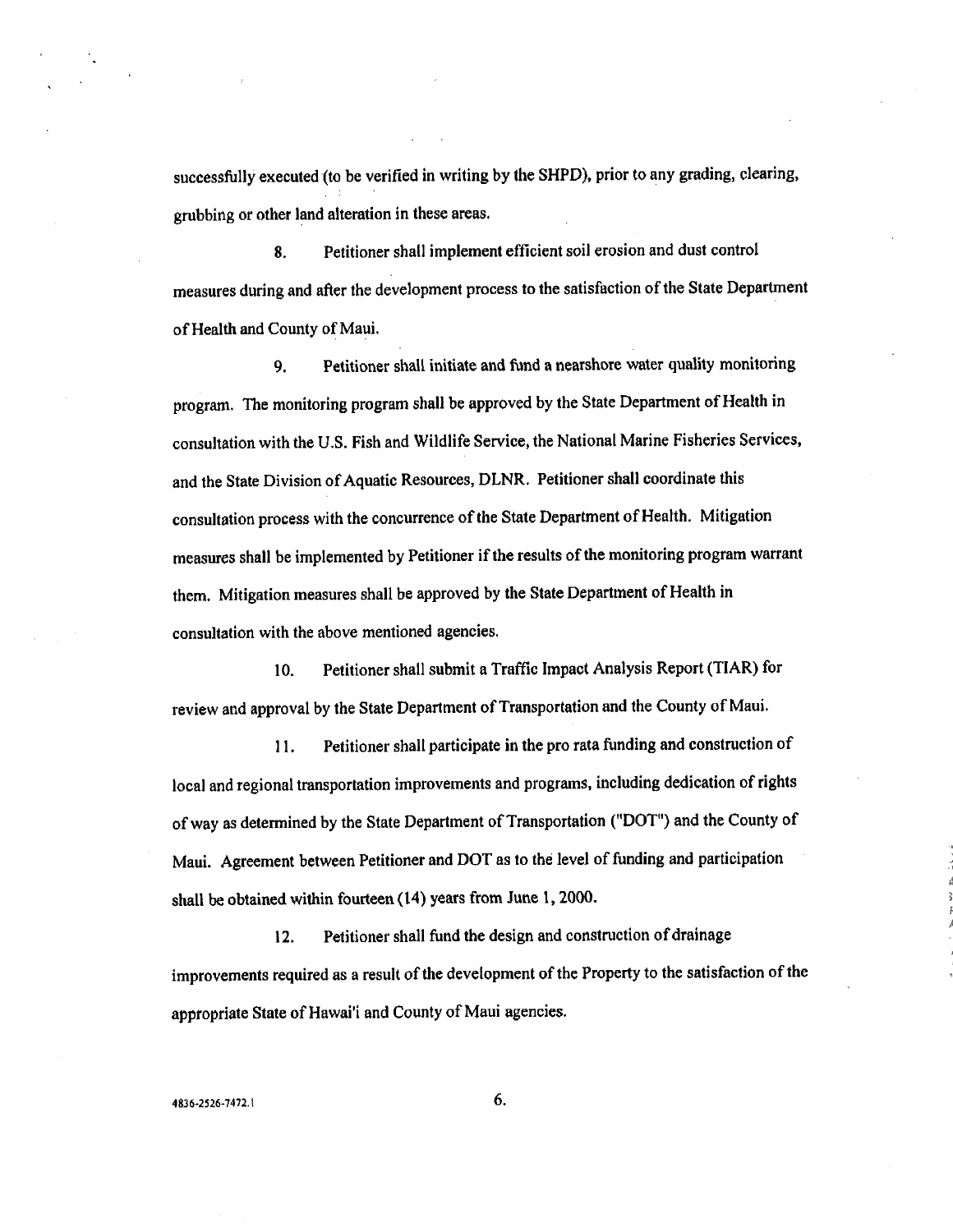13. The Petition Areas shall be developed in accordance with the Kihei-Makena Community Plan.

14. Petitioner shall fund, design and construct all necessary traffic improvements necessitated by development of the Petition Areas as required by the State Department of Transportation and the County of Maui's Department of Public Works and Waste Management.

15. Petitioner shall develop the Property in substantial compliance with the representations made to the Commission. Failure to so develop the Property may result in a reversion of the Property to its former classification, a change to a more appropriate classification, or other reasonable remedy as determined by the Commission.

16. Petitioner shall give notice to the Commission of any intent to sell, lease, assign, place in trust, or otherwise voluntarily alter the ownership interests in the Property, prior to development of the Property.

17. Petitioner shall timely provide without any prior notice, annual reports to the Commission, the Office of Planning, and the County of Maui Planning Department in connection with the status of the subject project and Petitioner's progress in complying with the conditions imposed herein. The annual report shall be submitted in a form prescribed by the Executive Officer of the Commission.

18. The Commission may fully or partially release or amend the conditions provided herein as to all or any portion of the Property upon timely motion and upon the provision of adequate assurance of satisfaction of these conditions by Petitioner.

19. Petitioner shall record the conditions imposed herein by the Commission and every amendment thereto with the Bureau of Conveyances pursuant to Section 15-15-92, Hawai'i Administrative Rules.

4836-2526-7472,1 7.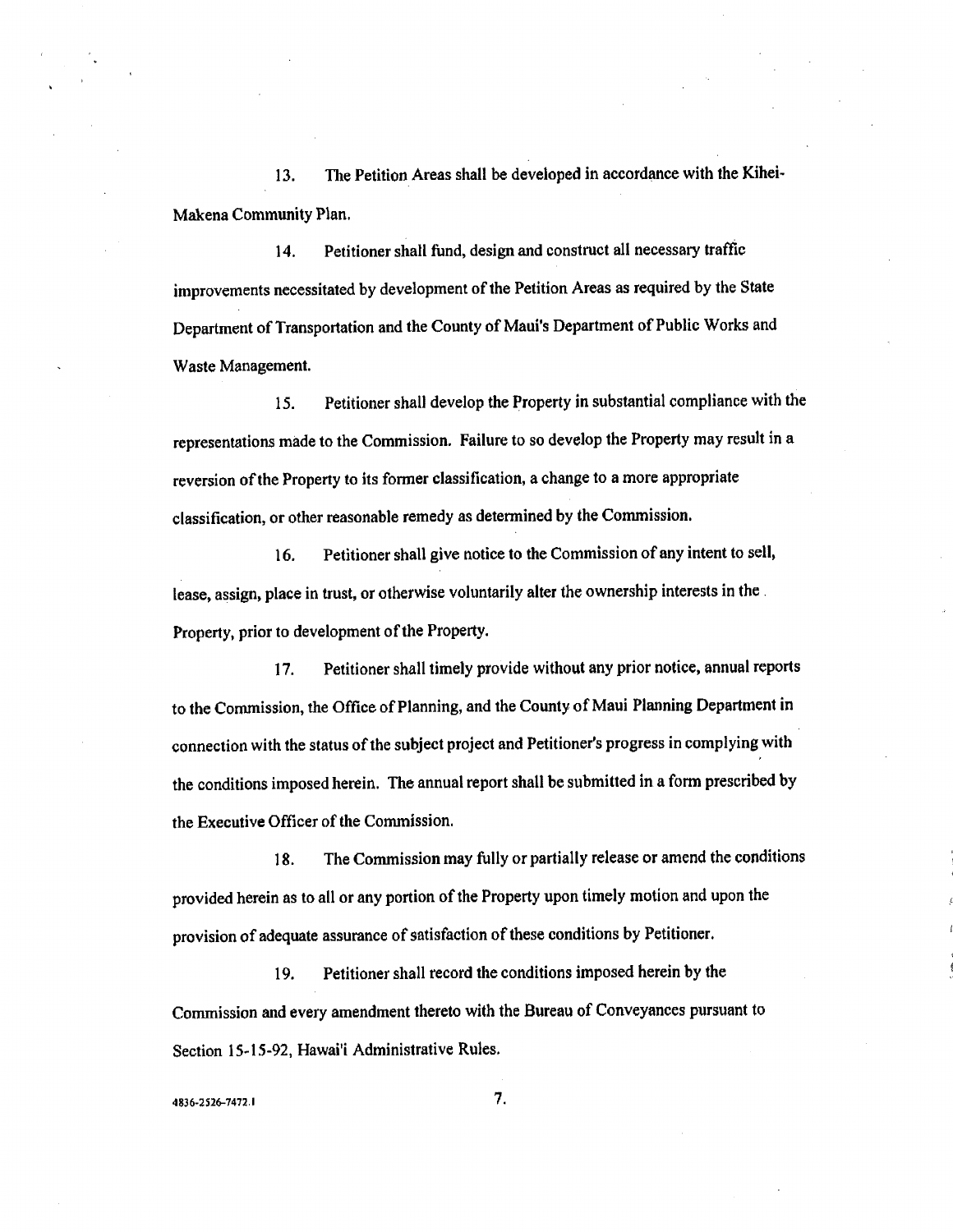The limitations, restrictions, covenants and conditions of this Declaration shall run with the land of the Property, and continue and remain in full force and effect at all times with respect to the Property included in this Declaration until such time that the State Land Use Commission removes or releases the conditions relating to the subject Property established through its Decision and Order, as amended,

IN WITNESS WHEREOF, Declarant has caused this instrument to be executed on the day and year first above written,

DECLARANT:

ATC MAKENA N GOLF LLC, ATC MAKENA S GOLF LLC, ATC MAKENA LAND SF1 LLC, ATC MAKENA LAND MFI LLC, ATC MAKENA LAND MF2 LLC, ATC MAKENA LAND MF3 LLC, ATC MAKENA LAND CI LLC, ATC MAKENA U1 LLC, ATC MAKENA LAND B1 LLC, ATC MAKENA LAND MF4 LLC, ATC MAKENA LAND SF2 LLC, and ATC MAKENA LAND AH1 LLC, all Delaware limited liability companies

 $By \nightharpoonup$ 

Its: Authorized Signatory

 $4836 - 2526 - 7472.1$  8.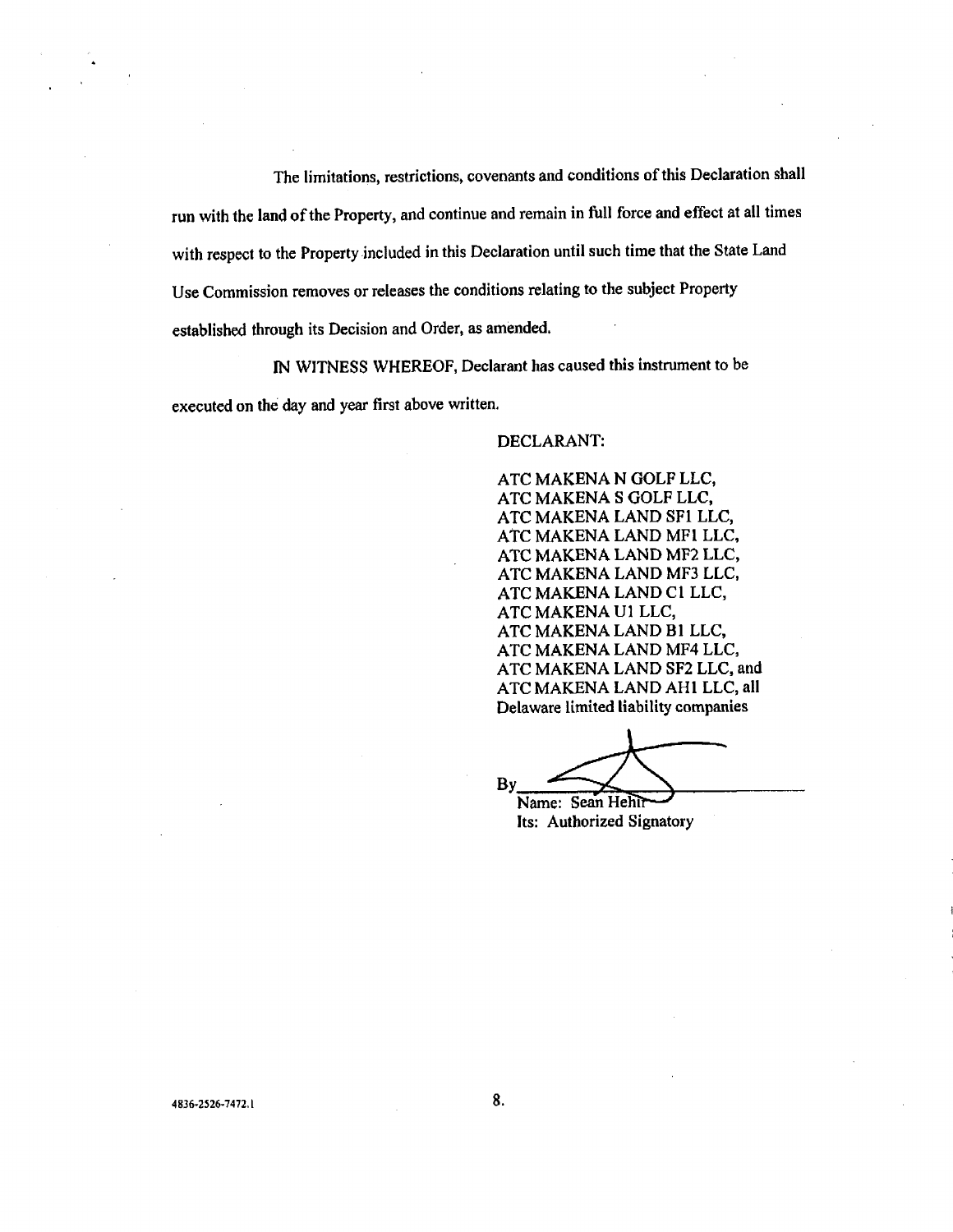## **STATE OF HAWAII**

# CITY AND COUNTY OF HONOLULU

On this  $\frac{744}{100}$  day of September 30 /2, before me personally appeared SEAN HEHIR, to me personally known/proved to me on the basis of satisfactory evidence, who, being by me duly sworn or affirmed, did say that such person executed the foregoing instrument as the free act and deed of such person, and if applicable in the capacity shown, having been duly authorized to execute such instrument in such capacity.

 $\mathcal Y$ 

SS.

(Notary Stamp or Seal)

Name:  $B$ **exeriADETE** A

Notary Public, State of Hawaii

My commission expires:  $\frac{6}{29}$  29/2015

| NOTARY CERTIFICATION STATEMENT                                                                                                        |                                                |
|---------------------------------------------------------------------------------------------------------------------------------------|------------------------------------------------|
| Document Identification or Description:<br>APPLICABLE TO AN AMENDMENT OF DISTRICT BOUNDARY FROM AGRICULTURAL TO URBAN                 | AMENDED AND RESTATED DECLARATION OF CONDITIONS |
| <u>September 7, 2012</u><br>Document Date:<br>No. of Pages:<br>Circuit<br>First<br>Jurisdiction (in which notarial act is performed): |                                                |
| BERNADETTE A. LEE<br><b>Printed Name of Notary</b>                                                                                    | -17                                            |
| Gernardthe G. La 9-7-2012<br>Certification Date<br>Signature of Notary                                                                |                                                |